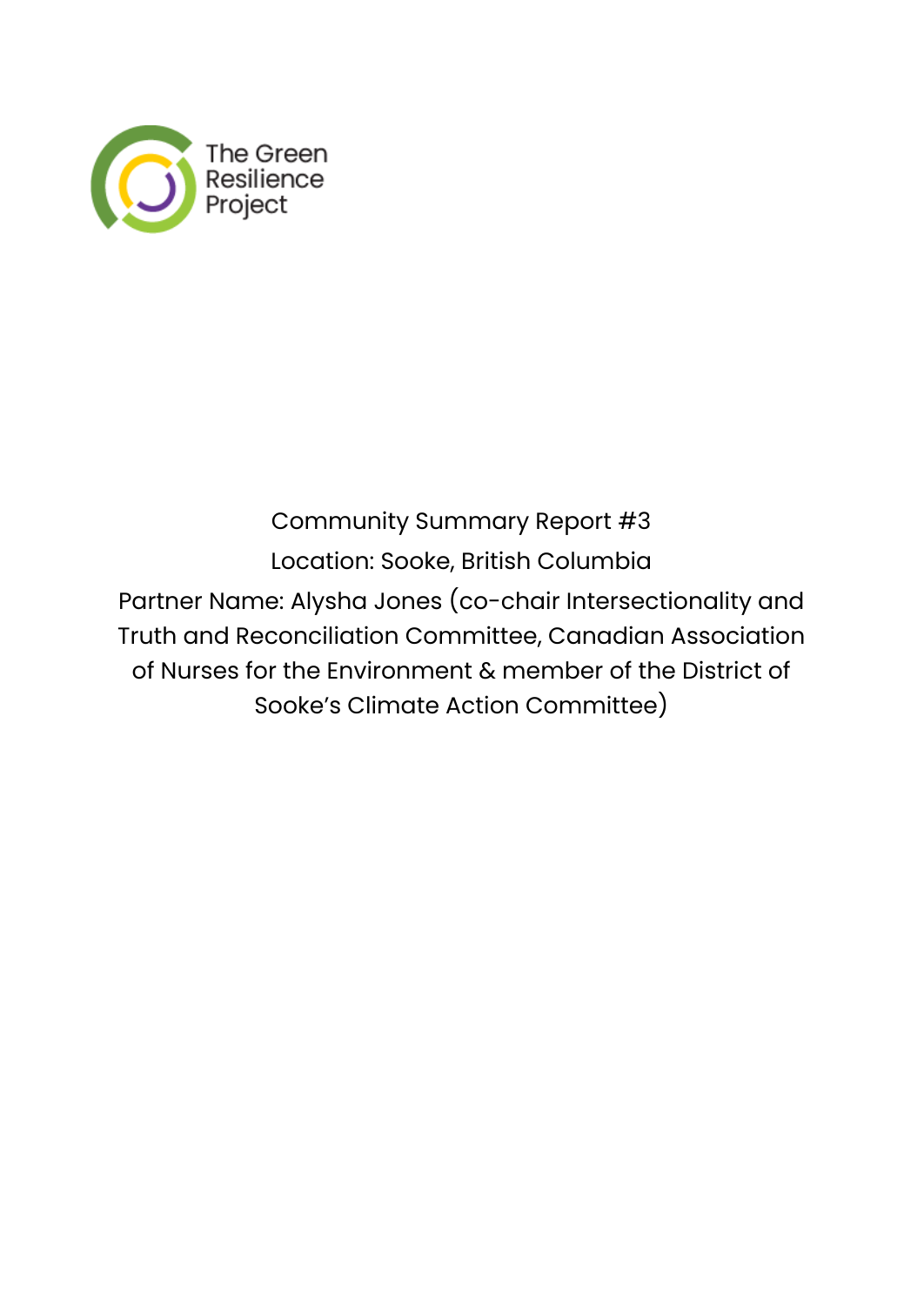## **Green Resilience Project Community Summary Report (Sooke)**

#### **Community Partner:**

Alysha Jones, co-chair Intersectionality and Truth and Reconciliation Committee, Canadian Association of Nurses for the Environment (CANE) and member of the District of Sooke's (DoS) Climate Action Committee (CAC) - alyshatylynnjones@gmail.com

### **1. Introduction**

#### **A. Summary**

## **Key takeaways from the Community Summary Report:**

"We're dealing with a little town that didn't develop smartly, in practical terms" (Conversation Participant).

#### *Primary concerns of Sooke community members:*

- Rapid pace of growth and development in Sooke and loss of carbon sinks and small-town culture
- Narrative of Sooke now as a bedroom commuter community for Victoria; social and environmental costs of traffic and commuting
- Fragile self-sufficiency and inadequate infrastructure
- Need for good planning, emergency preparedness, food security, local economic development, and job creation
- Need for green affordable housing innovation and co-op housing, active transportation, and public transportation infrastructure
- Emphasis on belief in the power of the municipal government to effect change for social and environmental health

## **B. About the Green Resilience Project**

This community conversation was part of the Green Resilience Project, a Canada-wide series of conversations exploring and documenting the links between community resilience, income security and the shift to a low-carbon economy. Working with a designated partner organization from each community, the Green Resilience Project aims to create spaces in which a wide range of participants can talk through the links between climate change and income security, and identify possible next steps to build or maintain community resilience in the face of these challenges.

This Community Summary Report reflects what we heard and learned in our community's conversation. Each Project partner organization across Canada will be producing a similar report. In March 2022, the Green Resilience Project will produce a final report summarizing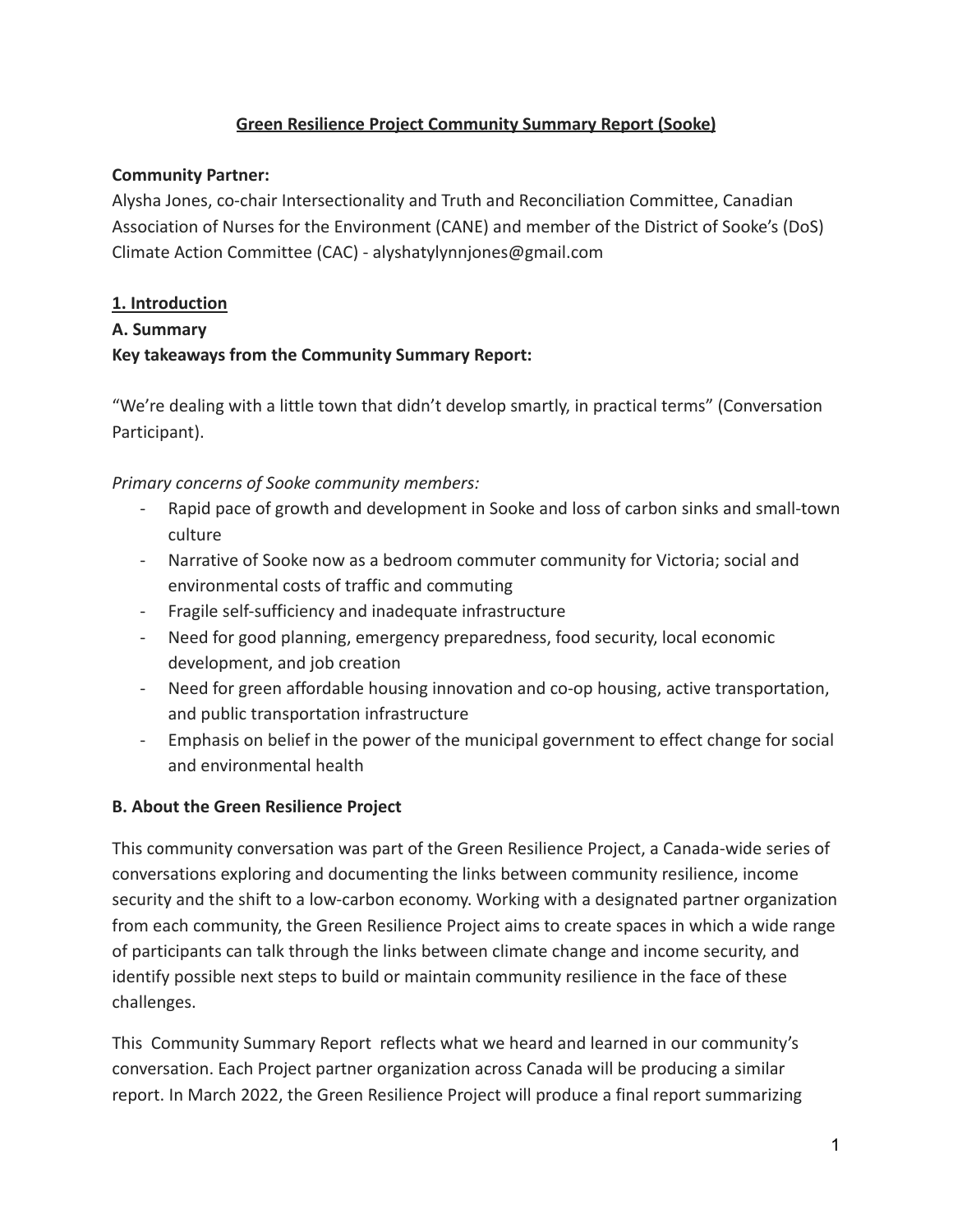findings across conversations, which will be available to the public and shared with Environment and Climate Change Canada.

Funding for the Green Resilience Project is generously provided by Environment and Climate Change Canada's Climate Action and Awareness Fund. The Project is is managed and delivered by Energy Mix Productions, Basic Income Canada Network, Coalition Canada Basic Income - Revenu de base, Basic Income Canada Youth Network, national experts and local partners

#### **C. About the Community Partner organization**

Alysha participated in the Green Resilience Project through her work with both CANE and the DoS CAC. Alysha has advocated for a Climate Justice lens for Sooke's Climate Action Plan and is in the process of creating a community-based Climate Justice Advisory Group. She sees income security and affordability as key issues within Climate Justice discourse and policy development.



#### **D. Why this community was selected to have a conversation**

Sooke is a rapidly changing community in the Territory of the T'Sou-ke Nation, a true leader in green energy community development. Sooke's ecology is remarkable, with a great river system, basin, and protected forested hills. Once a forestry and fishing town, the population has increased by about 15% in the past several years, and the one artery into the community is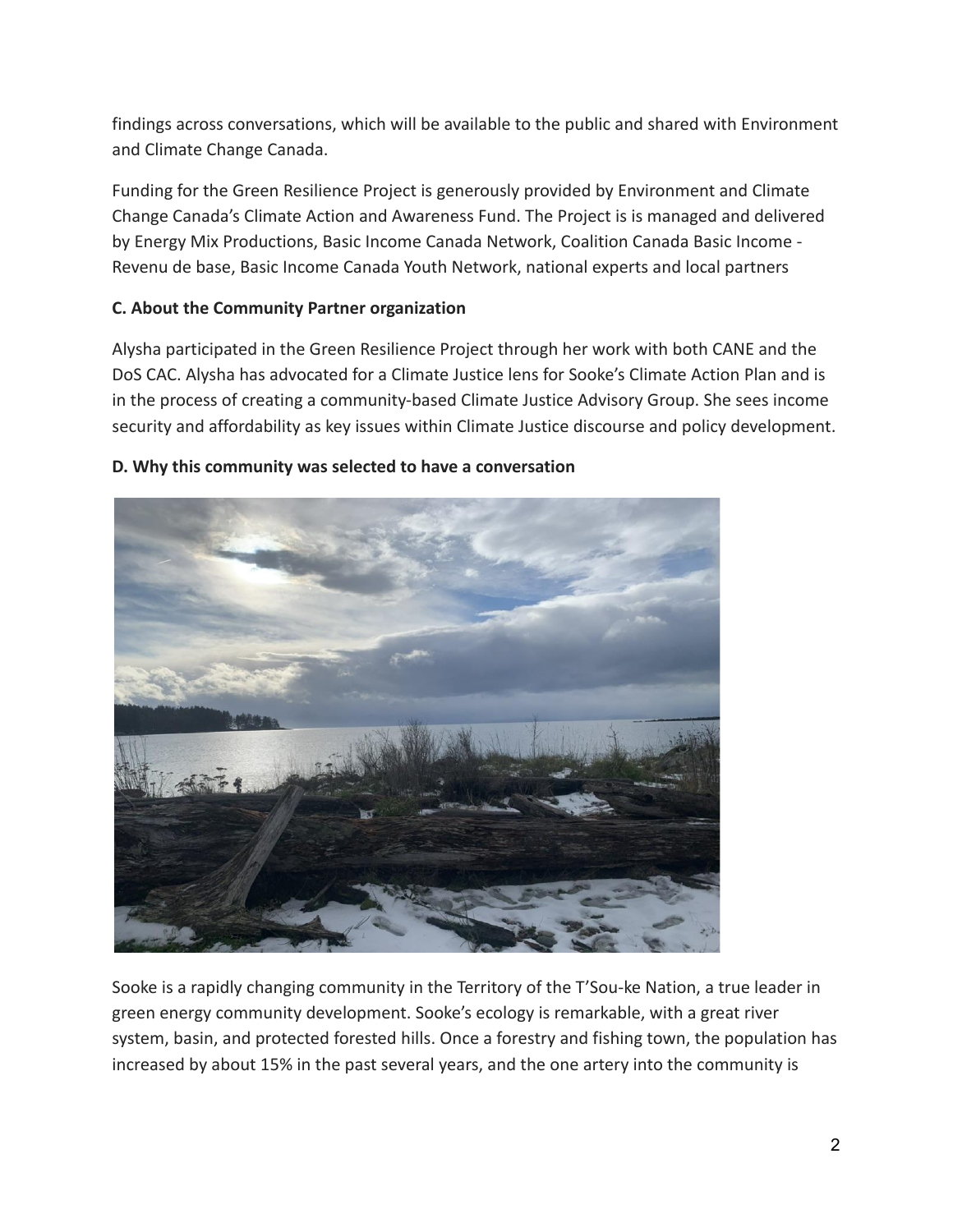clogged with traffic. "Sooke is a sprawl community that developed along the highway, was resource-based, and pretty small until recently" (Conversation Participant). The rising costs of living and unaffordable housing, pressure on ecosystems and loss of carbon sinks and green space, and the intensification of traffic and carbon emissions are increasingly unsustainable and impact the community's mental health and future.

#### **E. About the conversation participants/F. Community conversation**

Four community conversations have taken place in Sooke to date. Participants were invited to the conversations through word of mouth, Facebook, email invitation, several community leaders in Sooke, and a non-profit organization. I (Alysha) reached out to youth, seniors, members of the T'Sou-ke Nation, people who are insecurely housed or experiencing homelessness, small business owners, young families, grocery store and retail workers, and staff at a long-term care facility. It was challenging to successfully recruit from several key informant groups, including the T'Sou-ke Nation, people experiencing homelessness, young families, retail workers and long-term care staff. Given immediate needs, daily life, and rising costs, it is not surprising that people who are more vulnerable to socioeconomic pressures could not afford the time to engage with this project. Additionally, the T'Sou-ke Nation are green leaders in the Sooke region, providing mentorship for other Indigenous Nations. T'Sou-ke community members are likely very focused on the needs and goals of their community, and rightly so.

#### Participants included:

- Two youth-focused groups, both in-person, including two and three participants, respectively. Youth were aged between 11 – 17 years old.
- One small focus group of four individuals online via Zoom, including three small business owners and one unemployed individual.
- One large community conversation featuring 16 participants online via Zoom, sent into smaller breakouts of four participants each. Most participants in this group were seniors.

## **2. What We Heard**

# **A. How are the changes to our community's environment and economy discussed in the introduction affecting you, your family, or the community as a whole?**

#### **Mental Health Impacts**

Participants expressed anger, grief, and anxiety about damage to the land and the intensification of development and traffic; participants expressed concerns, particularly about impacts on youth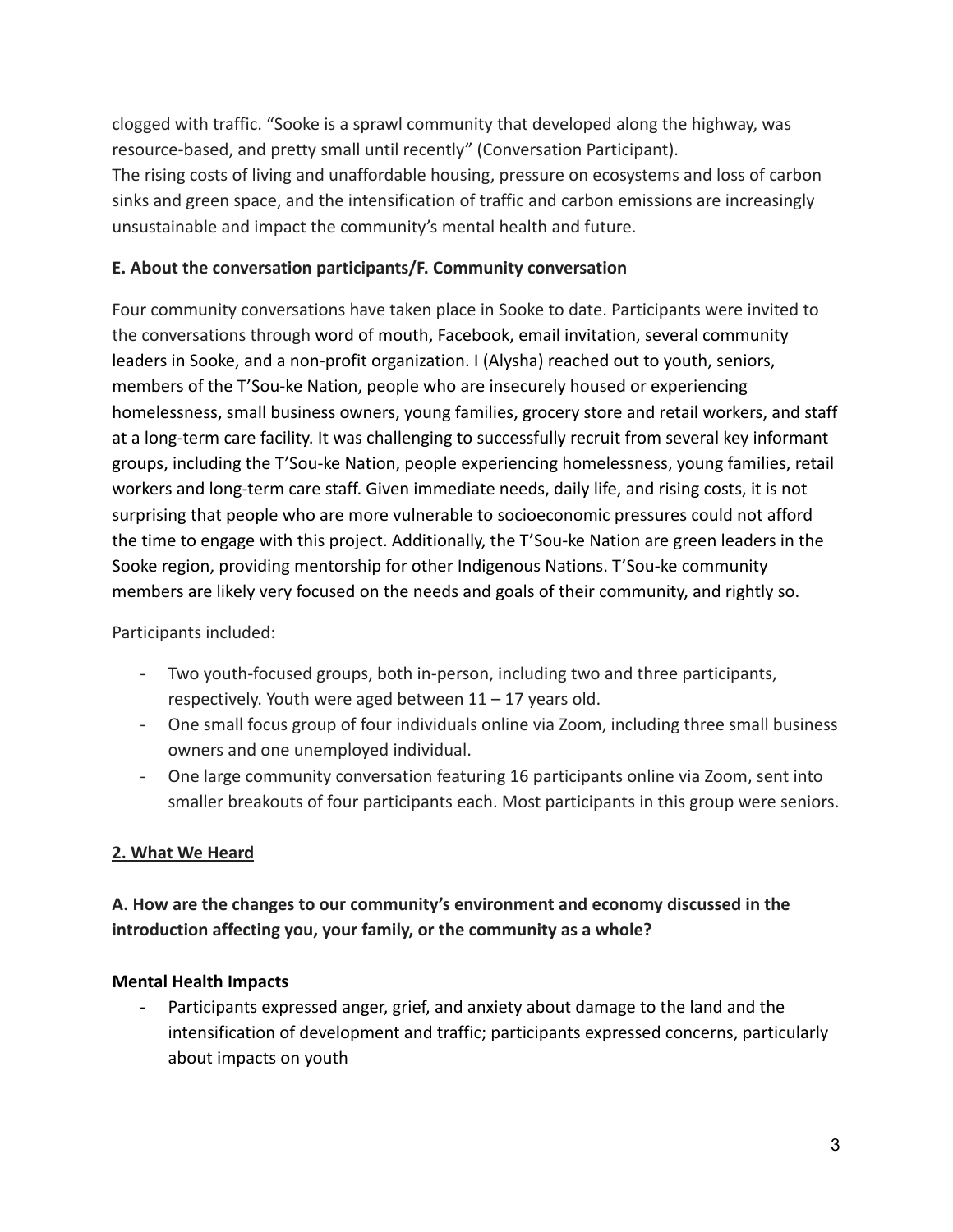- o "A lot of people in our community are bearing mental health challenges as a result of some of these events happening"
- o "I would say a lot of the changes are somewhat traumatic, it's tough to watch us lose so much of our carbon sink every time you take the highway to Victoria"
- o "Green space is sanity space"
- o "It's [development in Sooke] dramatically affecting us, it certainly affects our mood and our hopes for the future"
- o "There is a low-grade anxiety that I think was affecting us all pre-COVID, and it's now bubbling over, I'm seeking a lot of mental health issues certainly with the homeless population"
- o "Sooke had a climate grief workshop series a few years ago"
- o "There's anger in youth that live here; they say they can't care about the community because they feel they won't have a future living in Sooke because it is too expensive"
- o "We need therapy as a community to grieve through this process [loss of green space and agricultural land] and move forward with it because we do love it here and do want to do everything, be positive contributing members"

# **Fractures in Community Identity and Integrity**

- Sooke was historically a logging and fishing community: "it is certainly not that anymore"
- Participants spoke about development and population growth weakening the sense of community integrity in Sooke and well as being highly unsustainable for people and land:
	- o "I think the biggest issue in Sooke, and climate change, is what I'm sure everybody else is saying; we're new, we're growing, we're trying to fight the amount of growth and the way we're growing. And the way we're growing is tragic because here we are at a time when we know so much about how you can build and how you can create community, and how you can create neighbourhoods and have sustainable environments and we're not doing it"
	- o "There are things you can try to do to develop your city in a way that builds connections and community with people; I don't think that's being done"
	- o
- Some participants also spoke about a divide between newcomers and people who've lived in Sooke a long time; alternatively, one participant talked about a lessening of the divide between newcomers and long-time residents: "they're coming in with new information, new interests and there's a vitality that they're bringing to the community"
- "We've lost all the community activities we used to do  $-$  probably mostly because of COVID"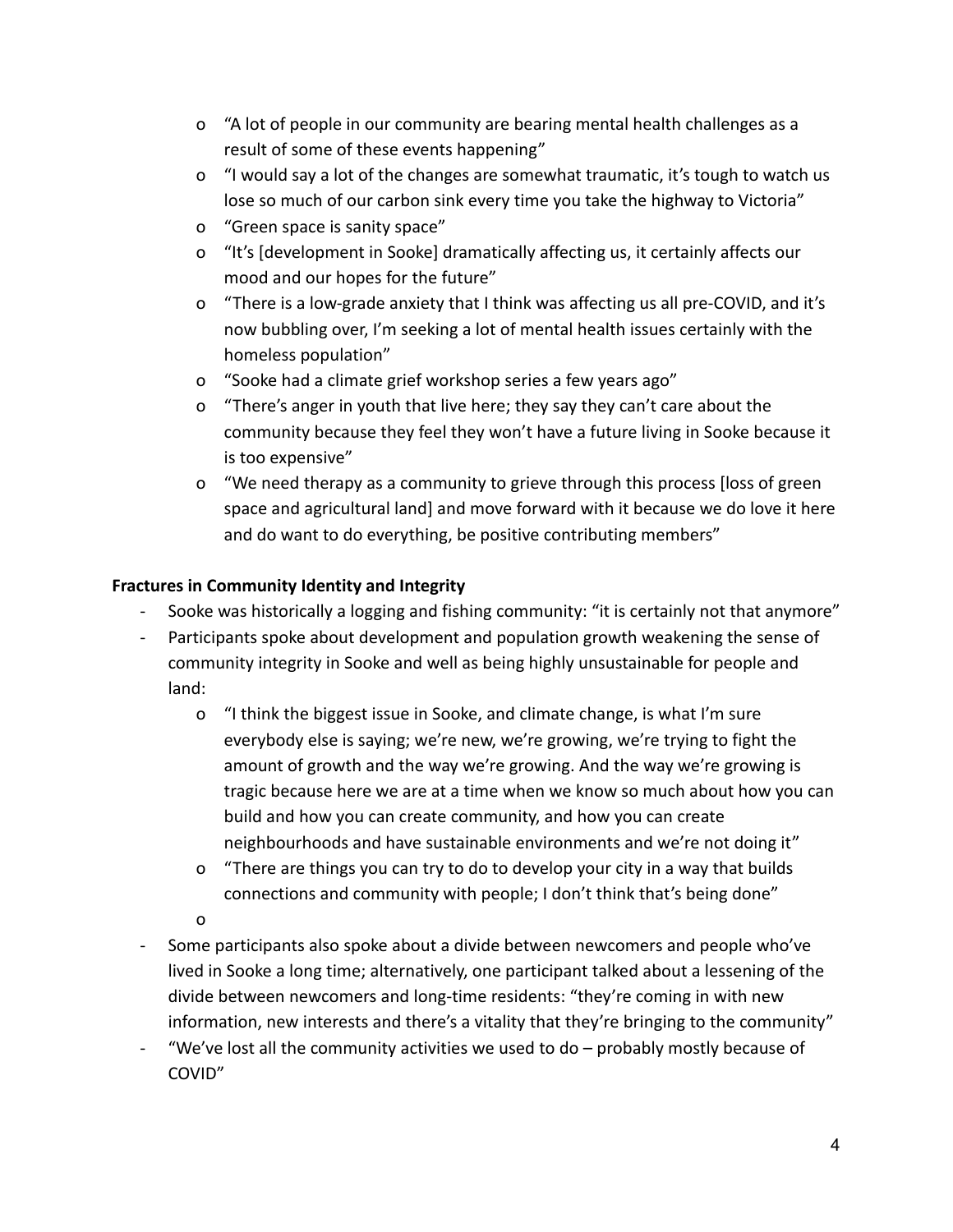#### **Unaffordability in Sooke**

- **-** Participants spoke about growing unaffordability resulting in people working more and therefore having less time to work on solutions
	- **o** "The more threatened we are by the housing market or fear of hyper-inflation and all these factors, the less it seems feasible to be content with less because we're all struggling to create financial security for our families for the future"
	- **o** "The more we work, the less time we have to learn to grow food"
	- **o** "When you have two people, and their life is commuting and working to keep body and soul together…there isn't as much mutual aid and sharing in a community where lives are taken up with work and commuting"
	- **o** "We're under a cycle of more pressure and fewer resources whether it's time, energy, mental energy, or actual money to invest in solar panels and gardening and all that"
	- o "It would be nice if people were less under pressure to work two jobs or work shitty jobs
	- o "I work out of town because I can't get a liveable wage job in Sooke"
- Participants spoke about struggling with low income in Sooke:
	- o "All too often people fall through the cracks; some of us are just one health crisis away from absolute [financial] ruin"
	- o "There's a large clientele for the food bank, and we have a lot of elderly people in Sooke living on a lower income"
	- o Several participants spoke about their adult children working lower-wage jobs in Sooke and struggling to afford the cost of living despite secure housing
- Lack of affordable housing in Sooke:
	- o "It just simply puts us back to the situations where our kids cannot afford even in Sooke; it used to be Sooke was where you could come if you couldn't afford it in Victoria but not anymore"
	- o The growing population in Sooke has driven up housing costs, making things unaffordable for long-term residents and others seeking housing
	- o "I work with youth, and they have a lot of anxieties, a lot of their families are long-term residents of Sooke, and they are at a crossroads because they can't afford to live here anymore, can't afford to pay rent, or the house they're in isn't viable for some reason, and then they can't even afford to move"
	- o "It's daunting the cost of housing; we have a house we can sell, but we can't buy another because other homes are even more expensive"

## **Loss of Agricultural Land**

Development in Sooke is resulting in the loss of critical agricultural lands at a time when food security is a pressing issue and most food imported: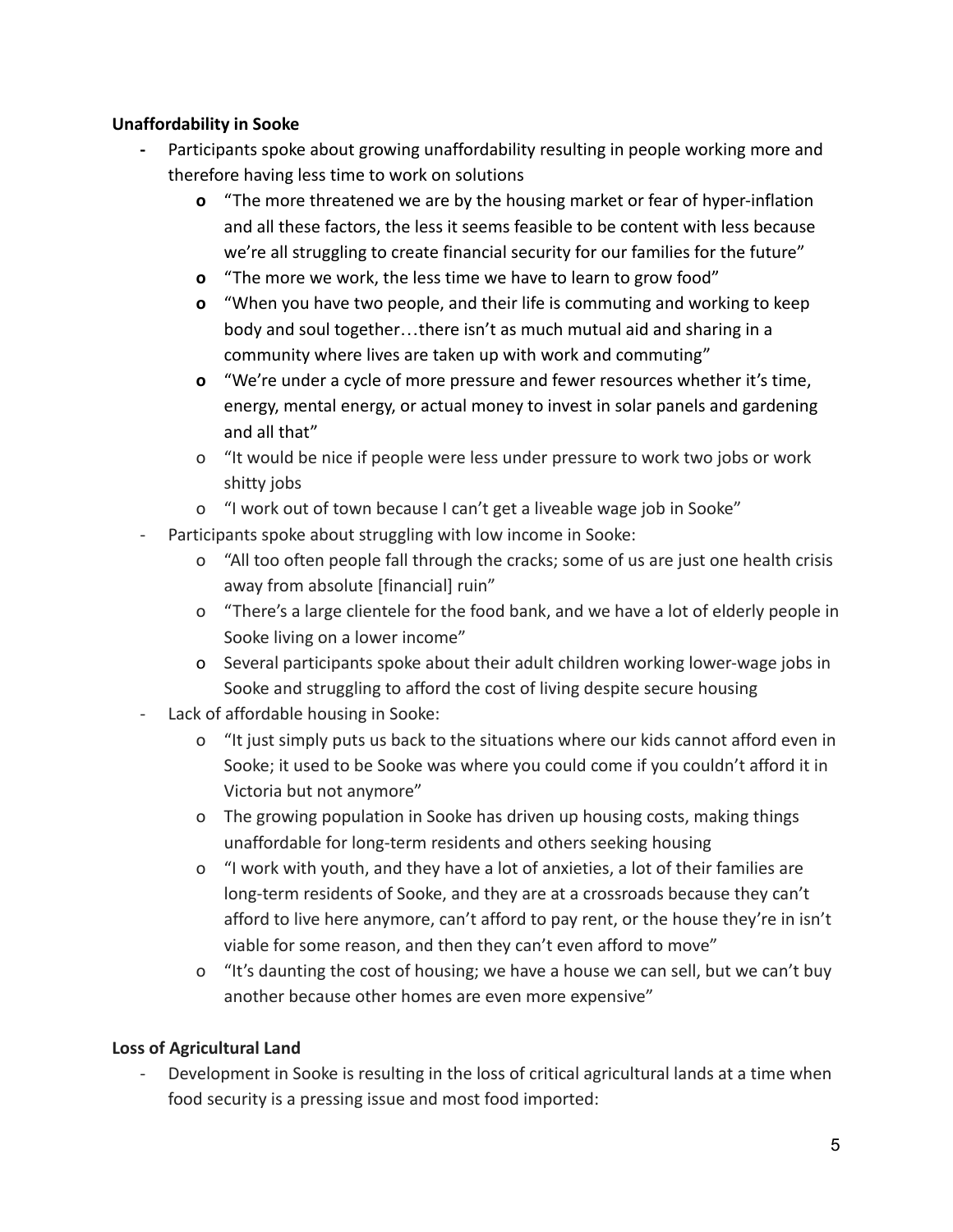- o "So far, Sooke has not been taking very good care of its agricultural lands. All the best lands run right through the middle of Sooke are all being gobbled up by subdivisions, by single house subdivisions that my kids couldn't possibly afford"
- o "…as a small community, we have this influx of a huge number of people coming to this area and taking up the little agricultural land we have, and that's a huge thing"

## **Water Security**

- In the Sooke Region, in some areas (Otter Point, Kemp Lake), people rely on well water wells are drying up, or the water is of very poor quality
	- o "Some people can't afford the necessary water filters and UV lights if their wells go bad"
	- o "There are quite a few people out in Otter Point whose wells have gone bad and who are having water trucked in, but a lot of people can't afford that"

## **Climate-Induced Extreme Weather Events**

- Participants spoke about the worries and concerns regarding forest fires and heatwaves, as well as emergency preparedness
	- o "If there was a major fire and we had to exit, where are we going to go? We're in-between the ocean and the hills"
	- o "I think we're very vulnerable in Sooke to fire"
	- o (Youth participant) "when it was scorching in the summer, we got a hotel room for a couple of days with air conditioning because we don't have it at home"

#### **B. How are these environmental and economic changes related to each other?**

## **Fragility of Infrastructure**

- Sooke lacks self-sufficient and resilient infrastructure in terms of energy, transportation, and food security: Sooke is accessible only via Highway 14 and is mainly dependent on BC's Mainland for electrical power and energy
- Road closures and blockages impacting Sooke residents due to flooding and other issues are increasing in frequency; and are projected to with climate change
- A lack of robust transportation planning and challenging coastal geography were identified as problems
- Participants noted the fragility/inadequacy of the region's infrastructure concerning roads/traffic, supplies, and jobs:
	- o 'With COVID, many people have moved from the cities because it's more affordable, but as a small community, we're not ready for it. We don't have the infrastructure"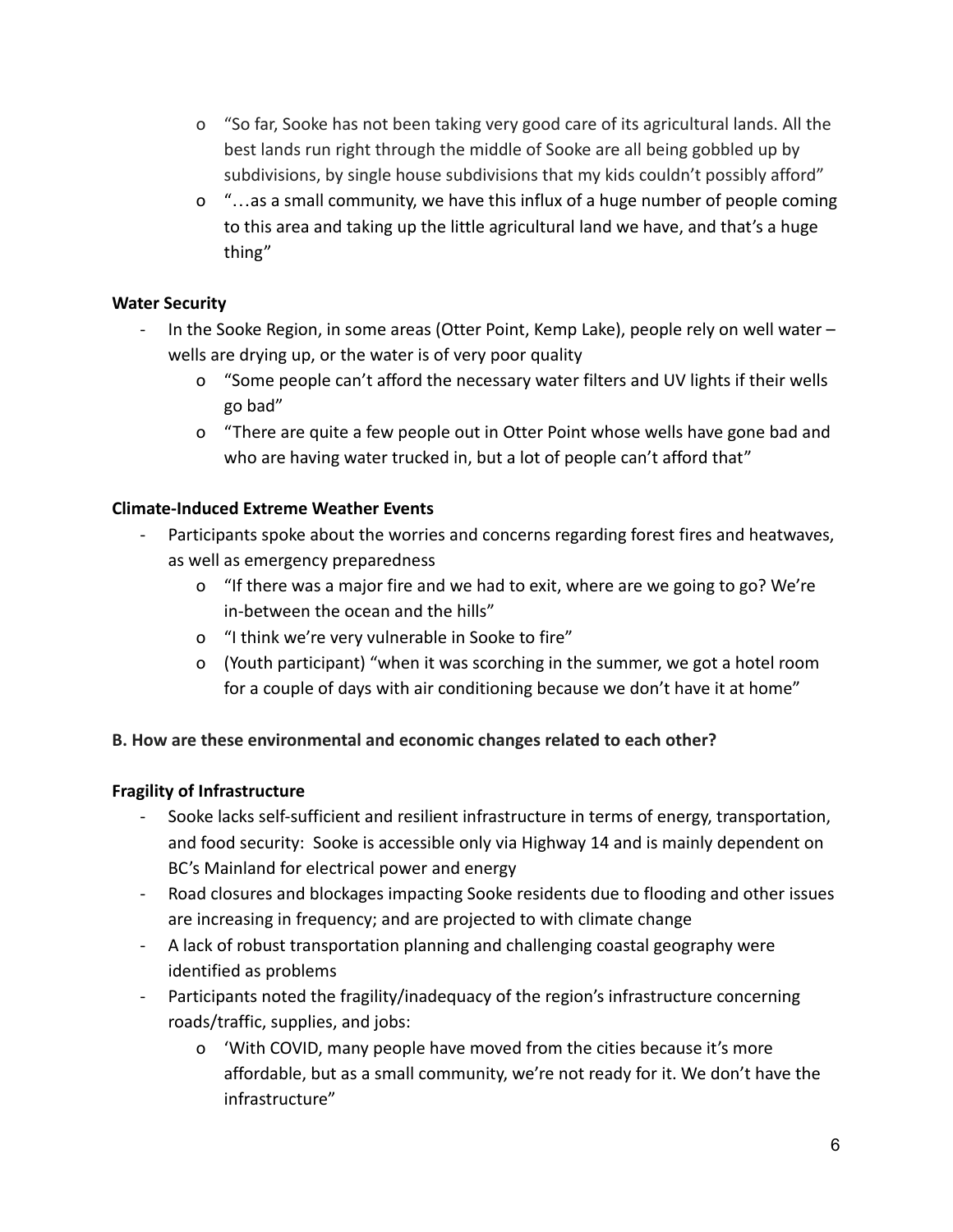- o "We have infrastructure problems and transportation problems, and then the pandemic hits and exacerbates supply chain issues, these aren't necessarily stemming from climate change but are accelerated by it"
- o (Youth participant) "they're building a lot of houses in Sooke, but there is no infrastructure, so no jobs to support people who live here, so there's lots of driving and people can't make enough money"

## **Problems of a Commuter Community**

- Most participants noted a significant increase in vehicle traffic with more GHG emissions production moving into and out of Sooke, which they attribute to the growth of the Sooke population and commuting; 70% of Sooke residents commute:
	- o "In my experience, I'm driving at 2 pm coming to Sooke from Victoria, and there's a lot of cars on the road right now"
	- o "Sooke is now well on its way to becoming a commuter suburb of Victoria…. that was not why the people who've been here a while came here…but that is very strong part of the picture in my experience over 18 years"
- Participants linked commuting and the undermining of the local economy
	- o "If you're commuting, not only are you doing a lot of shopping in Victoria, but you may not have time to do a lot of volunteering to help with solutions to climate change"
	- o "Quite often the people I know are working in Victoria, and they also shop in Victoria – so adding a burden to our emissions and there aren't nearly as many connections happening in Sooke"

## **Barriers to Solutions**

- **-** Participants spoke about how many climate change mitigation strategies were not affordable:
	- o "…a lot of the solutions for climate change are only available to the privileged, like electric cars or rainwater systems
	- o "I own a little Nissan Frontier truck right now. I don't drive much, but it wouldn't make sense economically or anything to get an electric car right now."
	- o "Green energy is great, but that all require an investment up front, which makes it unattainable for many people"
	- o "It's like saying we should all be driving electric cars, which are priced at a luxury"
- Participants spoke about how the local food growing, a mitigator of climate change and facilitator of the local economy, had barriers:
	- o "It's even hard to give food to the food bank because they have rules and regulations. We took a whole batch of homegrown, homemade jams and preserves, and they couldn't take them"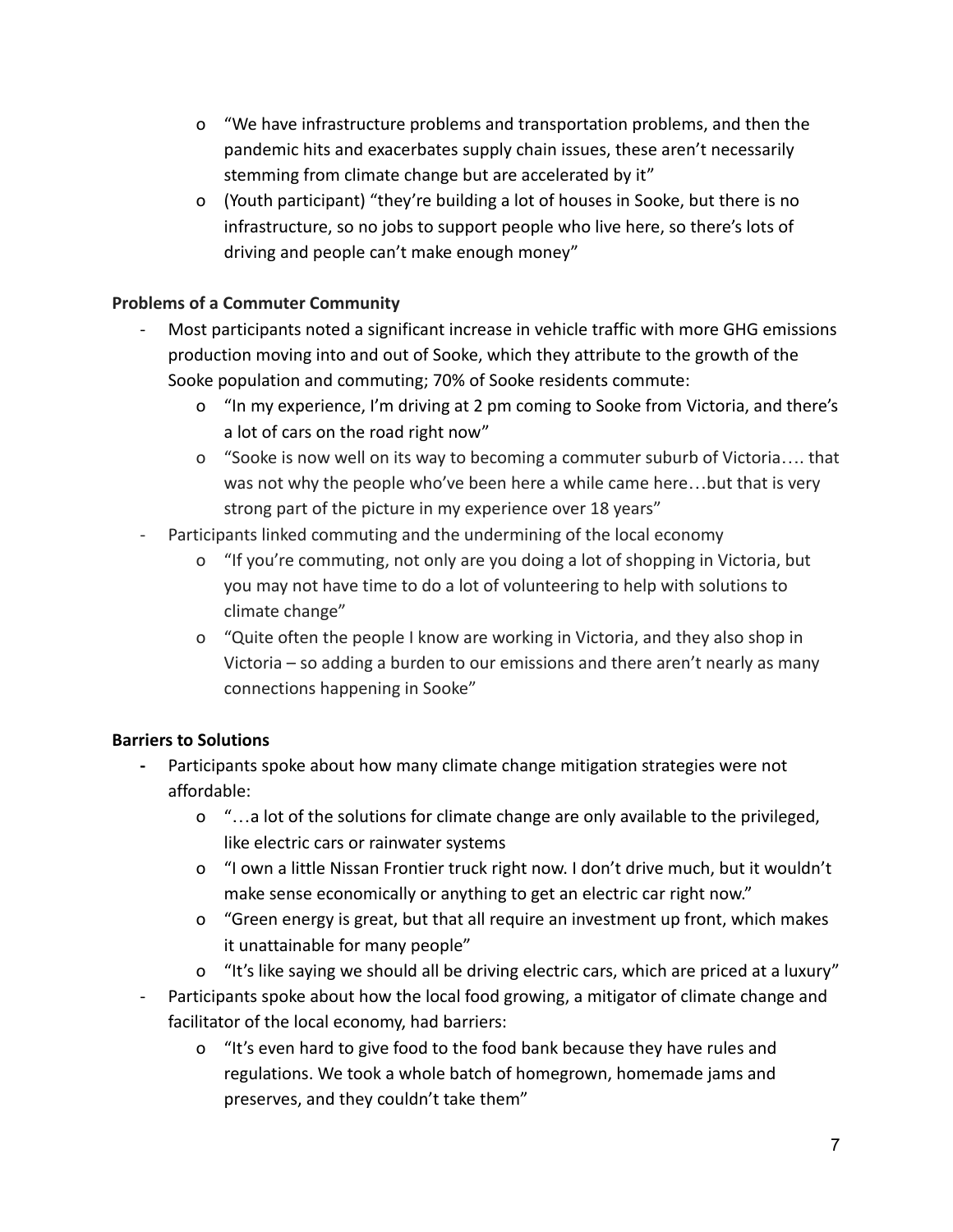o "Lots of people want to sell eggs in stores in Sooke but can't because of regulations"

**C. What are some possible solutions to the challenges we've discussed that will help the community respond to climate change and create income security for all community members?**

### **Strengthening Community Connections**

- **-** Participants spoke about the deed to develop community connections (including community centres and parks) but also talked with optimism about what already exists
- **-** Need for shared facilities and shared spaces: "Why don't we have community rooftop gardens, tool libraries, shared spaces? There are lots of places around the world where those things happen, and we could make them happen by the way we develop"
- **-** A considerable strength of the community is volunteer capacity:
	- **o** "I don't think I worked as many hours a day for paid work as we are working volunteering and loving it. And our friends are doing the same thing. It's a huge community for volunteering and for caring and being friendly, and people will help strangers"

## **Evidence-Based, Big Picture Thinking**

- Rational thinking, evidence-based solutions, common sense, bigger picture view: "Think global, act locally"
	- o "I think it's important that we educate ourselves about bigger pictures, and then rather than just having a stamp of approval, that we make sure the energy that we're putting into, and I mean, either emotional or business energy, the financial energy that we're putting into something, that it has the biggest actual impact for our community at the end of the day."
	- o "Don't need to be perfect, but we do need to act decisively"

# **Simplified Lifestyle**

- Many participants spoke about the need to be satisfied with reduced consumption and to find solutions at home:
	- o "We all have to learn to be happy with less"
	- o "We need to consume a lot less and be more thoughtful about what we're consuming"
	- o "My daughter and her kids are involved in a few groups in town that do clothing swaps, no waste at all and everybody gets a new wardrobe every few months"
	- o "Educate people to have a good think about the huge difference between need and want"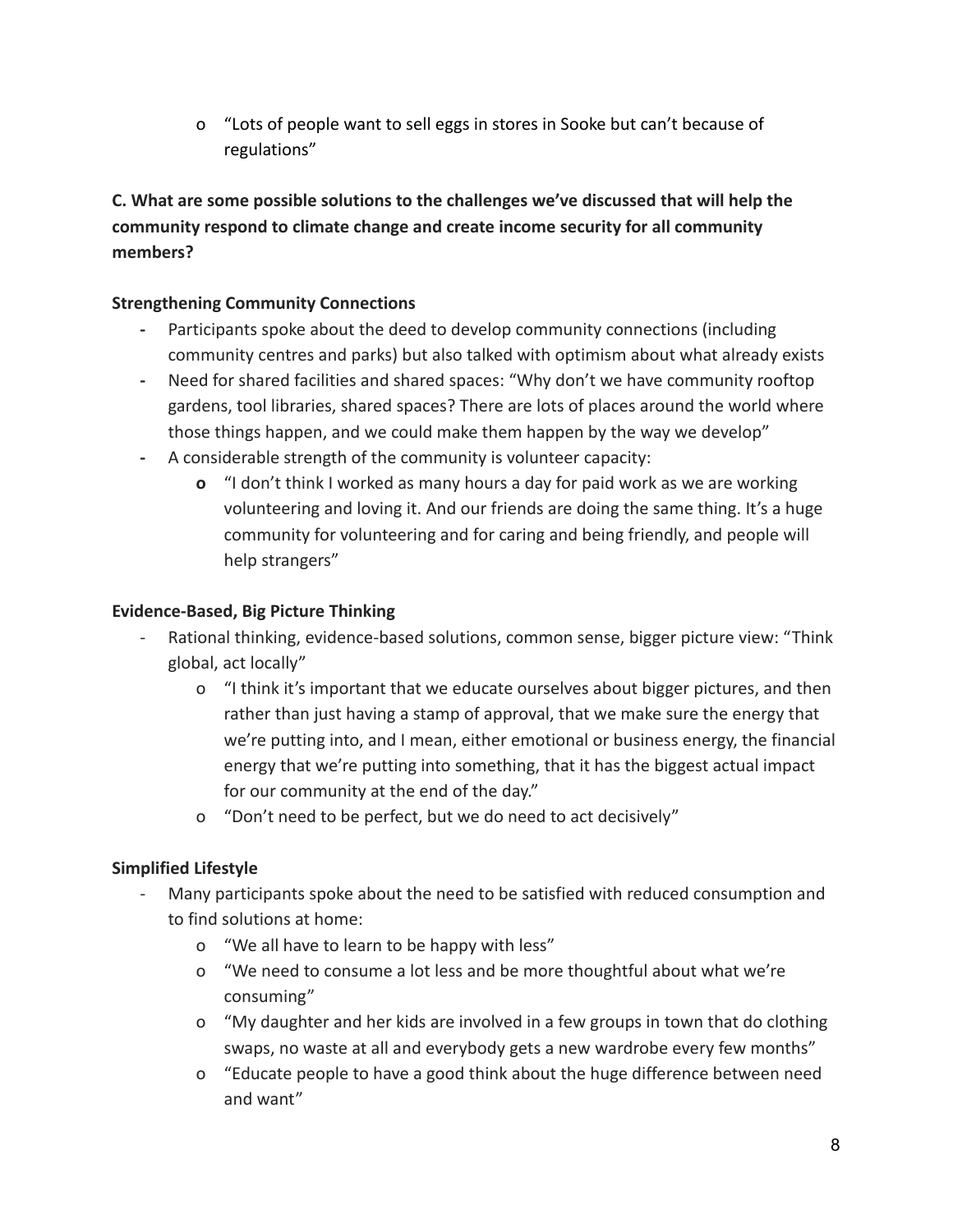- o "Attitude change by the Sooke community"
- o "Have to move away from the Growth Economy"
- o "I realized why don't we work with what we've got? So, I turned my suburban house into a little permaculture oasis with solar power, greywater irrigation, food gardens…they were such simple solutions but can have a huge impact. I think if we all realize we can take little steps and if everybody takes little steps it'll make a huge difference"
- o "We need to quit thinking like entitled North Americans like space is endless"

#### **Appreciating Sooke**

- Several participants focused on the need to appreciate Sooke, the land, people, and opportunities:
	- o "One of the things I think we could do is change our attitude to appreciate how good it is here in Sooke. You don't have to run into Victoria all the time or into Langford, to shop. We've got everything that you need here. And you don't have to spend all this money on gas and everything, we've got the infrastructure here, we've got the arena, we've got the Galloping Goose, we've got the ocean right here, we've got fishing, everything is right here...and it helps with the economy"
	- o "It's critical for people in Sooke to appreciate what they have, and to have less reliance on zipping into town"

#### **Local Economic Development**

- Local economic development was offered as a critical solution to reduce commuting and its associated GHG burden and more:
	- o "A lot of people are interested in working with the local community and trying to make it the best community it can be"
	- o "Cooperative, value-added businesses that might make use of locally harvested resources, so whether that's sustainable fisheries or local-managed forestry, on that serviced land across the river, maybe we can see some cooperative businesses, some sort of made-in-Sooke branding"
	- o "The tiny home proposal that we're working on…. we were thinking of putting something commercial on our property as well, and we're thinking of an art gallery or Laundromat"
- Sooke Council is developing employment lands and cooperative working space in Sooke to stimulate local job creation and local business development
	- o "Well, the Community Economic Development Committee has been looking at a lot of these solutions and localizing our economy, which also means localizing jobs, so people don't have to go out"
	- o "We're going to get jobs in Sooke, get people off the road"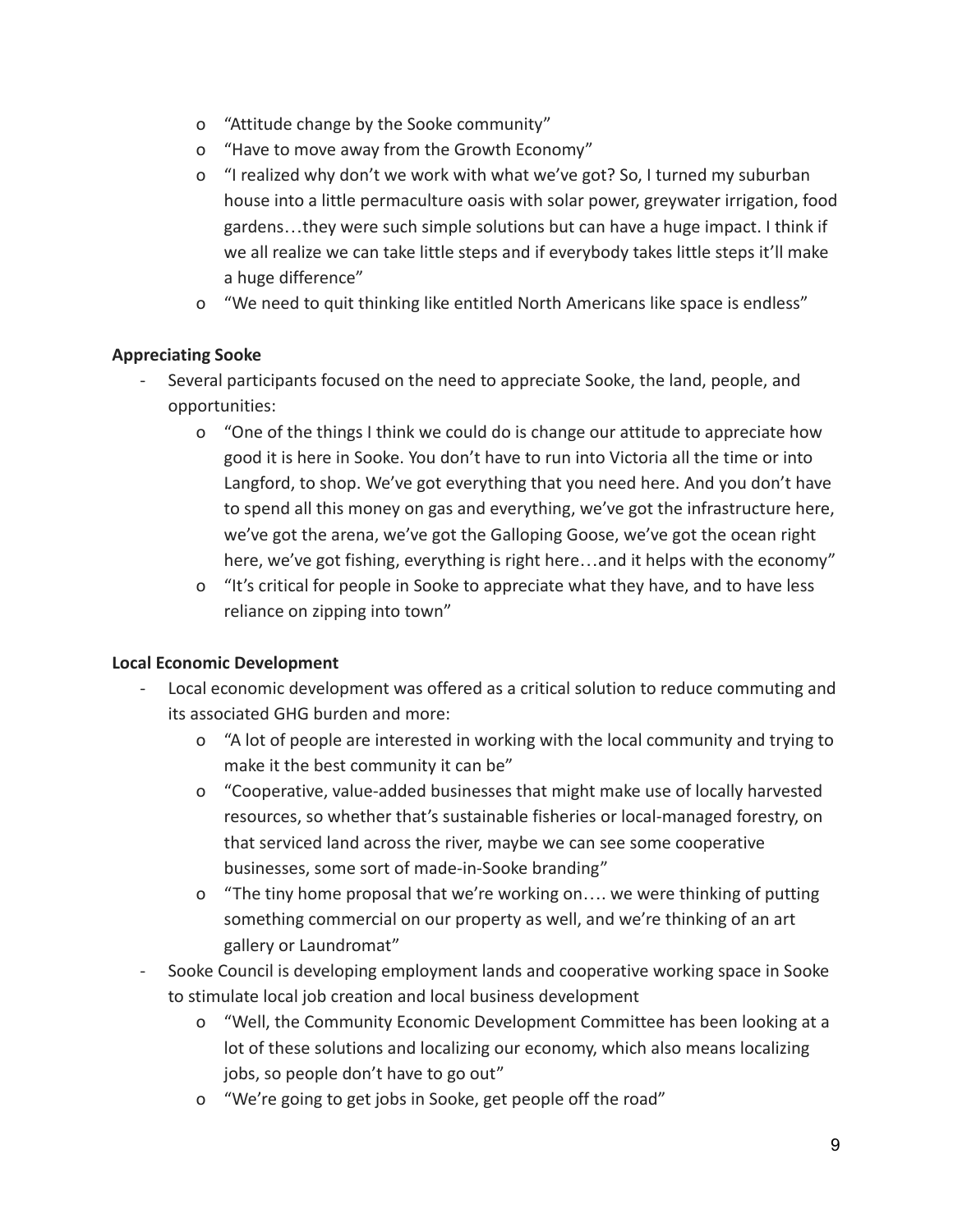- A youth participant noted that improved wages are needed for local job market sustainability: "I think we need a better wage because people aren't making enough money for it to be worth it"
- Another participant noted a recycling centre had been proposed for Sooke several years ago, with associated cottage industries

### **Financial Safety Net**

- Participants discussed basic income; many were in support, but some had reservations:
	- o "I think it's a good idea, but then I see what happened with CRB handing out money, and then people felt they didn't need to work, and now we can't find people to work…I just don't know how that is practically going to work in a society that is already taxed quite highly, and our government is going deeper into debt"
	- o "We are fortunate to be on pensions and not to be on again off again COVID workers, so a basic income makes a lot of sense"
	- o "Our society needs a strong safety net instituted sustainably"
	- o "I think a guaranteed minimum income I think is necessary but not enough. So, it isn't just a guaranteed income that we need, we need much, much higher taxes on corporations so that money goes into the public purse to increase lots of public goods like transit and cooperative housing"

#### **Land Use**

- Participants spoke about the need for careful land-use planning and protection of the  $AI R:$ 
	- o "We have to look at things a bit more holistically with our land-use bodies, because every time the developers are going to go for the places where they can build the houses fastest, which is usually the land that is the flattest and has the best potential for being part of our food security net"

## **Transportation**

- Transportation solutions are a top priority for Sooke residents, who proposed:
	- o Local car share
	- o Active transportation networks: more walkability, enhancing trail connectivity
		- Increasing e-bike infrastructure and incentives (like Saanich)
	- o Improved public transit: rapid transit, more frequent
		- Public transit between Sooke & Port Renfrew
- "Would it be better to put that amount of money that you were going to give those individuals [with basic income] into a transit system so that they don't have to pay ever when they travel…maybe convert the entire transit system to electric buses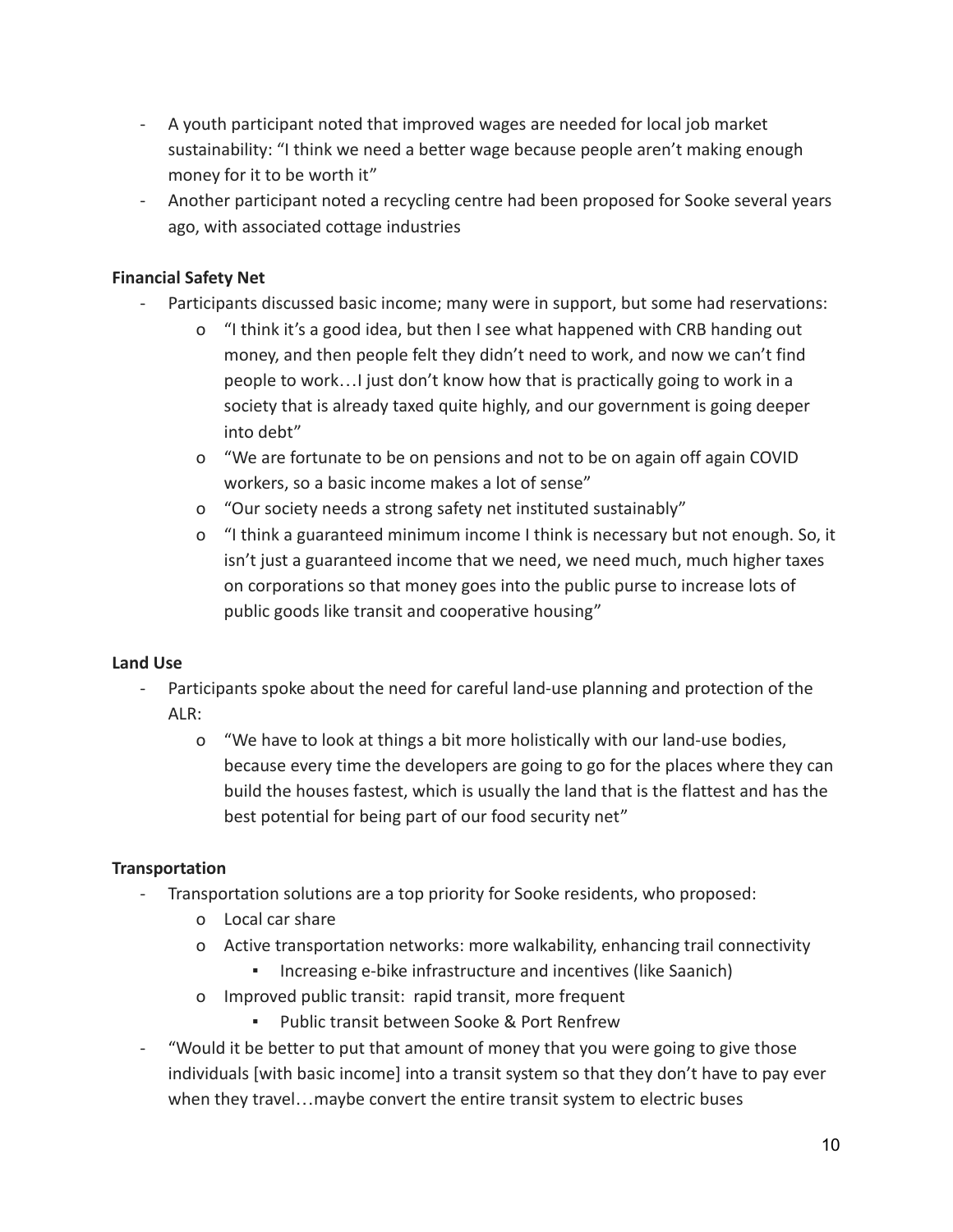#### **Green Affordable Housing**

- Participants emphasized the need for affordable housing to provide protection from extreme weather (and save lives) and have zero emissions and green features:
	- o "Better affordable housing that's also designed for extreme weather…new affordable housing in Sooke has baseboard heaters but needs heat pumps"
	- o "Some of this low-cost housing their putting in Sooke, during the next heat dome people are probably going to cook, so we need heat pumps funded"
	- o "It must be part of the build, the roof is now a green roof, and you can grow things up there, and that we're doing more rainwater harvesting and those types of things"
- One youth participant noted: "I think affordable housing is important, but rent control is more important"
- Green Co-op Housing
	- o Multiple participants live in green co-op housing, while another is working on a tiny house co-op housing project
	- o "We need more "trailer parks" and places where people live together where it doesn't cost so much for a home"

## **Green Energy for Housing**

- Participants were keen to refer to the T'Sou-ke Nation as an example of a green community and for their solar energy leadership; T'Sou-ke is a mentorship community for other Indigenous Nations seeking a just transition
- Municipality of Sooke "should move immediately to Step Six in BC's Step Code, and I would even push it further than that, to say that you shouldn't be allowed to build a house without having a rainwater system in it, metal roof, ad preferably solar panels"

## **Localize and Diversify Food Production**

- Participants spoke strongly about the need for enhanced local food security both in terms of growing food at home, in schools, and via agricultural technologies like vertical farming:
	- o "I believe a community shouldn't be any bigger than the agricultural land base that can support it"
	- o "Grow more of your own food, share your food with people. Go back to the Depression in Britain, everybody had a victory garden"
	- o "We need more community gardens to help with income and food security"
	- o "There are food gardens now at the schools and the BC Housing projects. I think the trend is happening, it's like smarter planning"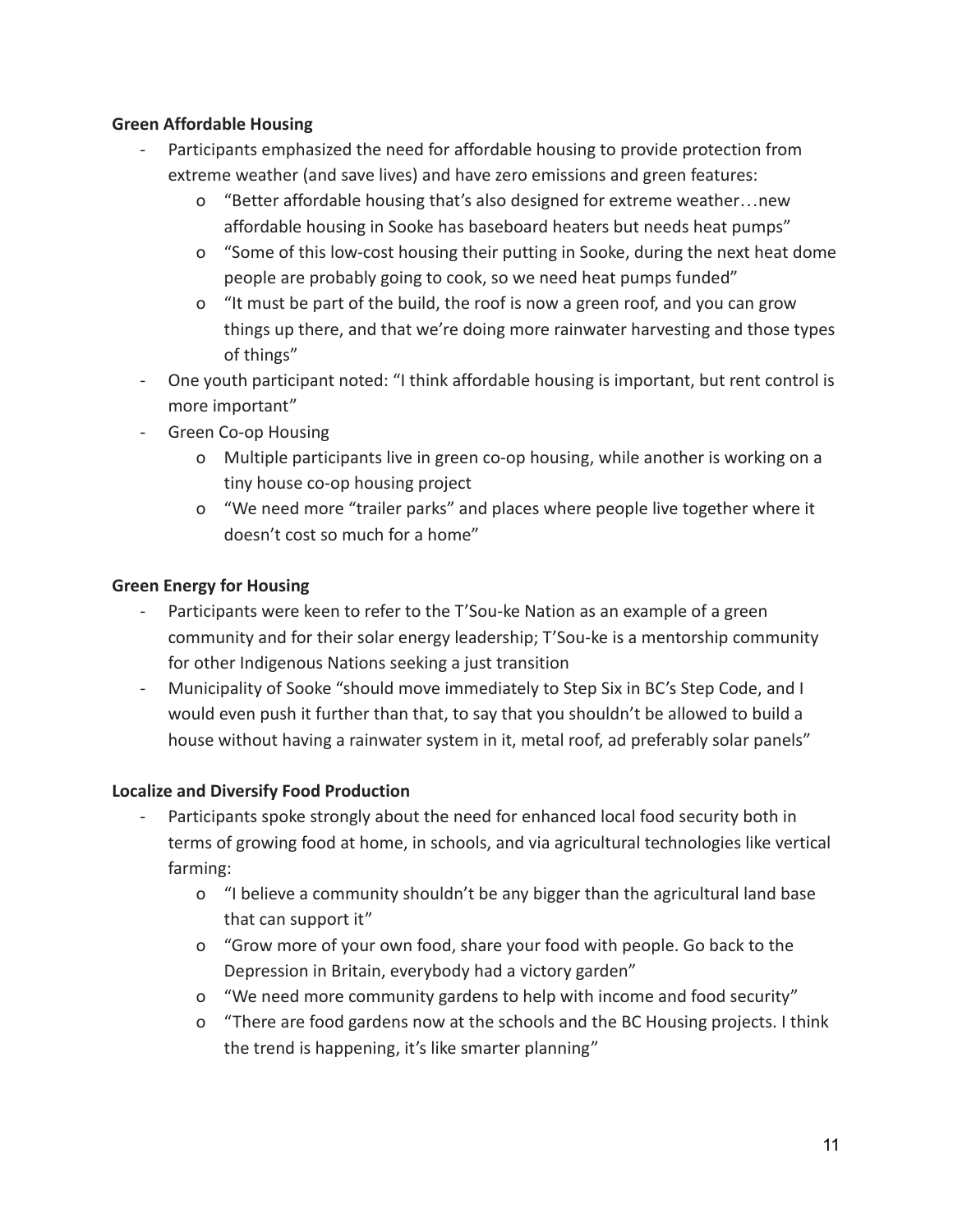#### **Extreme Weather**

- While some participants feel that "Sooke hasn't been affected by that much yet frankly", suggestions for addressing extreme weather included:
	- o A local cooling centre
	- o Forest fire mitigation strategies: "on a local level, what we could do is have a unit crew or something similar"

# **D. How do you think these solutions can be achieved to build, maintain, or strengthen community resilience? Who is responsible for these changes—individuals, community groups, governments, or a mix?**

#### **Engage with Youth**

- "Have to empower youth, have to get kids involved as much as possible at an early age"
- (Youth participant) "youth are the generation actually living the consequences"

#### **Who is Responsible?**

- Participants acknowledged that everyone needs to participate and be responsible:
	- o (Youth participant) "It's a bit of everybody, but I think it should be government because they are more powerful than anybody"
	- o "Everybody needs to take steps toward the 7% solution, each of us cutting our emissions by 7% whatever that means"
	- o "I think everything starts with the individual"
	- o "All levels of government"
- Participants spoke about the vitality and activism of community-based groups like Transition Sooke, the Rotary & Lion's Club: "Community groups need to push on the governments"
- Participants emphasized municipal government involvement:
	- o "They have tremendous power, believe it or not, even though other regulations up the line can get them to do things. They are the starting point for future development. They are the ones that can say, "in our community, we will not allow cars in this area because we want to turn it into a citizen's mall"
	- o "The council has to be the first ones to see that and say, "okay, like it or not, this is what we're going to have to do, we all must bear a little responsibility for lowering our emissions as a community, and for making ourselves sustainable"
	- o "It may be 20 years before we see the decisions the Council could make today, based on the new OCP for example"
	- o "We're [citizens] are easily connected to the City Hall and the Mayor's Office and to what's going on there"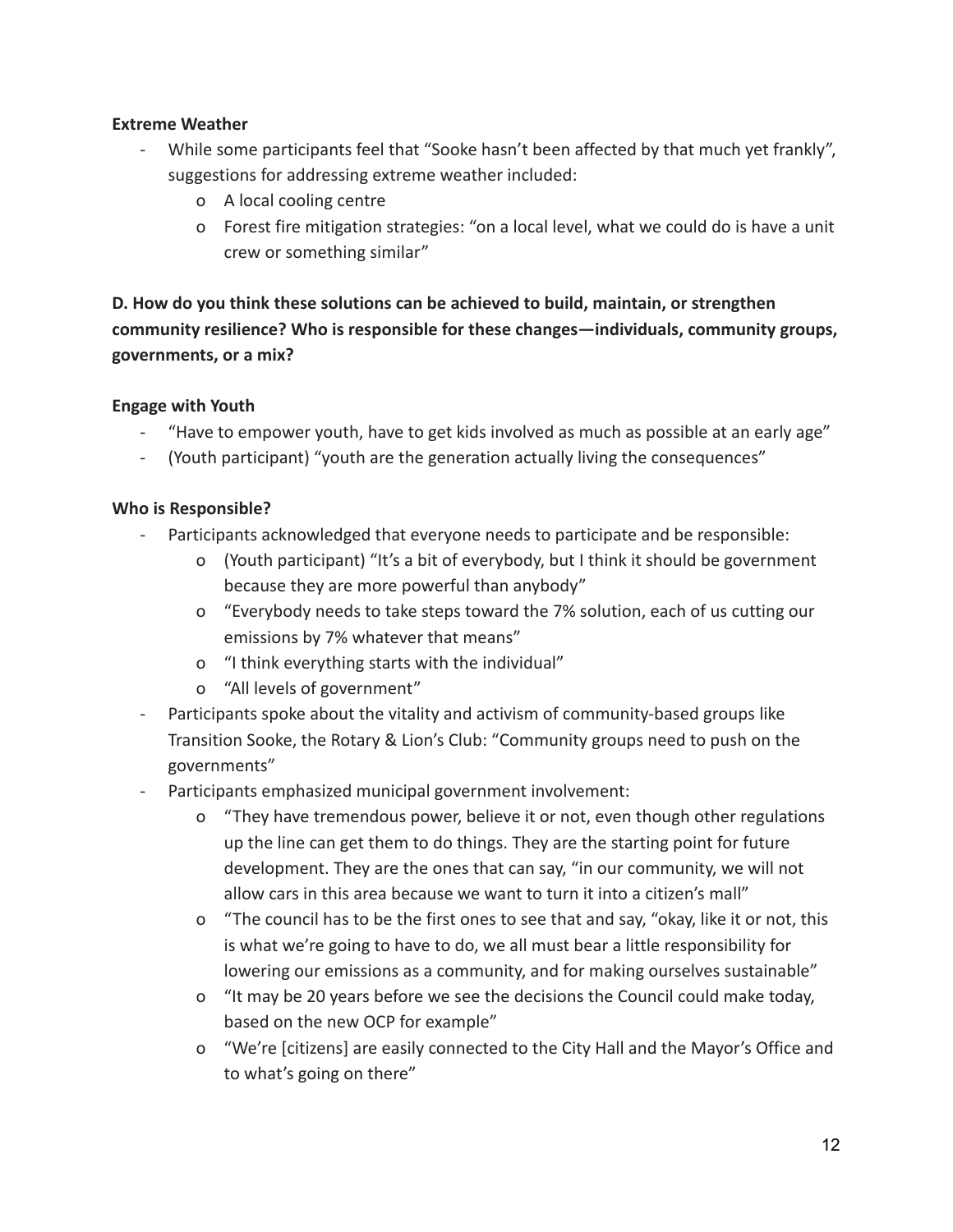o "I think the current leadership we have in Sooke is quite good, especially the council. We need to do all we can right now while we have this leadership, right?"

### **3. What We Learned**

**To what extent do you think your conversation built wider and deeper understanding of the links and synergies between community resilience, livelihoods, income security and the low-carbon transition? Please explain your response.**

○ 3

I think many participants had already made these links. However, emphasizing an affordability lens in the context of climate change was still relatively novel for them.

**To what extent did participants demonstrate increased awareness of climate change and their own capacity for climate action? Please explain your response.**

○ 3

Participants largely spoke about climate action as the work of planning within the municipality.

# **To what extent were new relationships between community partners and conversation participants created and fostered? Please explain your response.**

○ 3

New connections were made, and many participants already knew one another. Given the strong spirit of volunteerism in Sooke, I imagine these connections continuing and growing stronger. Especially given our growing intersecting socioenvironmental crises.

# **To what extent did your conversation create opportunities to foster an ongoing discussion of solutions related to climate change, income insecurity and community resilience? Please explain your response.**

○ 4

I hope this conversation will be taken forward! There was evident passion and interest in this group and ideas about the next steps for participants to take to connect and work on solutions.

# **In your opinion, what does the community need to do next to build or maintain resilience in the face of climate change and rising income insecurity?**

Community members need to continue to push the municipal government to develop the local economy transportation options and to adopt a very low growth model of development with an emphasis on holding up the T'Sou-ke Nation and protecting carbon sinks.